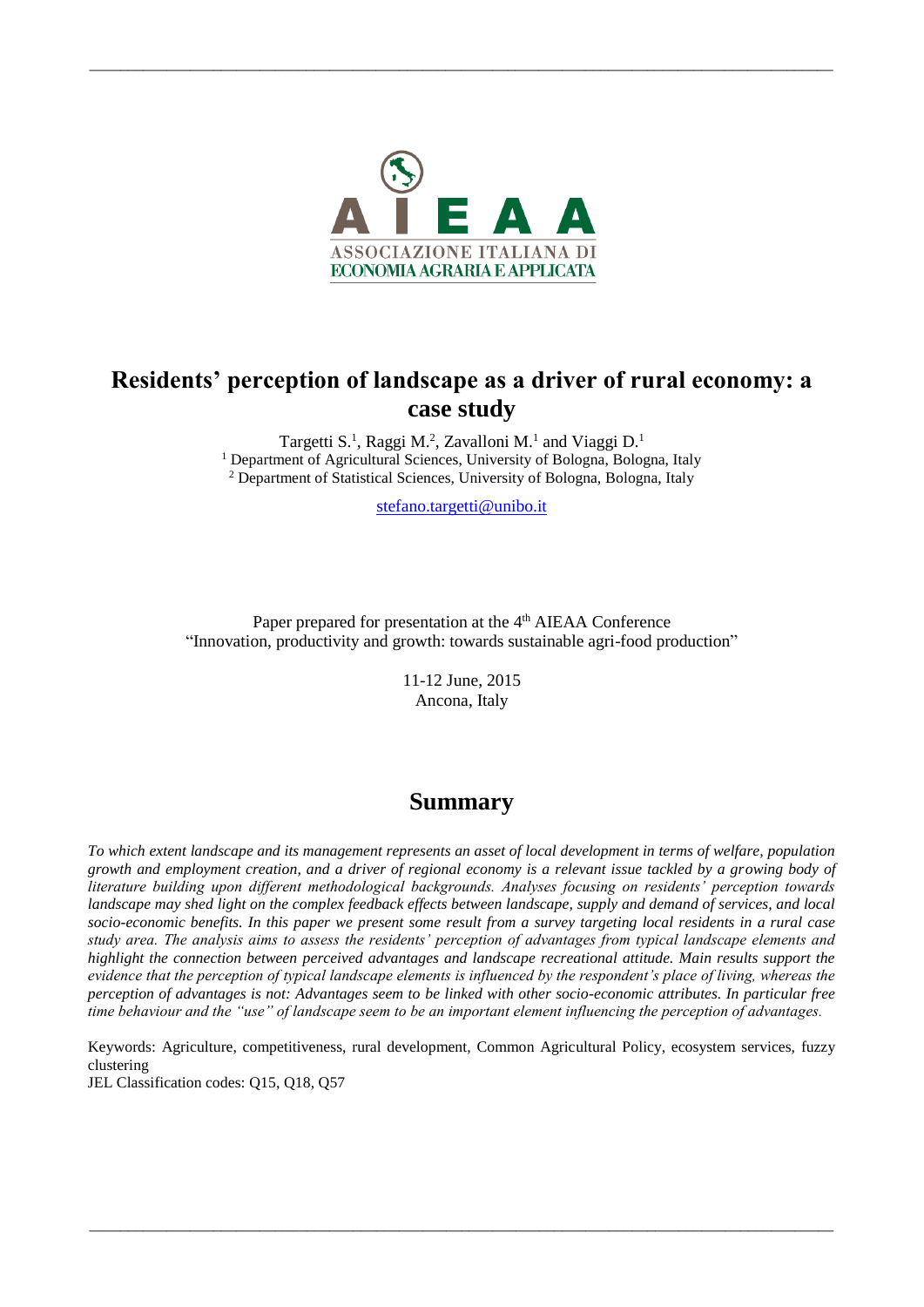# **Residents' perception of landscape as a driver of rural economy: a case study**

*\_\_\_\_\_\_\_\_\_\_\_\_\_\_\_\_\_\_\_\_\_\_\_\_\_\_\_\_\_\_\_\_\_\_\_\_\_\_\_\_\_\_\_\_\_\_\_\_\_\_\_\_\_\_\_\_\_\_\_\_\_\_\_\_\_\_\_\_\_\_\_\_\_\_\_\_\_\_\_\_\_\_\_\_\_\_\_\_\_\_\_\_\_\_\_\_*

Targetti S.<sup>1</sup>, Raggi M.<sup>2</sup>, Zavalloni M.<sup>1</sup>, Viaggi D.<sup>1</sup>

<sup>1</sup> Department of Agricultural Sciences, University of Bologna, Bologna, Italy

<sup>2</sup> Department of Statistical Sciences, University of Bologna, Bologna, Italy

# **1. INTRODUCTION**

Agricultural landscape is a complex socio-ecological system characterized by interwoven ecological, social, and economic systems. The European Landscape Convention (CE, 2000) attributes to landscape a socio-economic dimension going beyond the consideration of landscapes solely as part of physical space (such as a "natural" or "cultural" landscape). For instance, the Convention asserts that "[landscape constitutes a] resource favourable to economic activity and whose protection, management and planning can contribute to job creation" (CE, 2000). In this view, landscape functions are considered as factors of social well-being (Bell, 2001) and economic competitiveness (Schaller et al., 2014). Nevertheless, tangible and non-tangible feedbacks between biological, physical and human processes are part of "the landscape complex system" that hamper the possibility to assess systematically the relationships between landscape management and rural economy (Tress and Tress, 2001).

The ecosystem services framework constitutes a relevant background representing and analysing interactions between society, environment, and social welfare (MEA, 2005). It provides support for the protection of environment which is considered a source of welfare for a sustainable development. However, direct and indirect role of services provided by landscape are not always acknowledged by society. Therefore, a focus on residents' perception towards landscape can be considered the first analytical step for the decision making process concerning territorial development (Cantrill and Senecah, 2001). Indeed, landscape perception is relevant for understanding reasons underlying interests for specific services and attributed values, to promote commitment towards public goods, and enhance acceptability of land use policies (Blayac et al., 2014).

Landscape perception refers to the cognitive aspects of the reception of sensorial stimuli (e.g. visual) and an implicit categorization underlying people's interpretation of the environment and attachment of meaning to specific landscapes (Swanwick et al., 2009; Campos et al., 2012). Perception is often related to sense of place, and values of landscape and has been theorized focusing on different aspects of the perception process such as the ecological approach proposed by Gibson (1979). That approach introduces the concept of "affordance" in reference to the attributes provided by different landscape elements to the perceiver (e.g. economic, biological, livelihood attributes) (Soini et al., 2012), and opens the possibility to interpret sensorial stimuli in accordance to what the landscape means for an individual in utilitarian terms (Bell, 2001). Assessing residents' perception is thus relevant for the inclusion of values and perspectives attributed to specific landscape elements by the local population which is the conceptual basis upon which perception has been connected to the ecosystem services framework and/or the willingness to contribute to

*\_\_\_\_\_\_\_\_\_\_\_\_\_\_\_\_\_\_\_\_\_\_\_\_\_\_\_\_\_\_\_\_\_\_\_\_\_\_\_\_\_\_\_\_\_\_\_\_\_\_\_\_\_\_\_\_\_\_\_\_\_\_\_\_\_\_\_\_\_\_\_\_\_\_\_\_\_\_\_\_\_\_\_\_\_\_\_\_\_\_\_\_\_\_\_\_* 1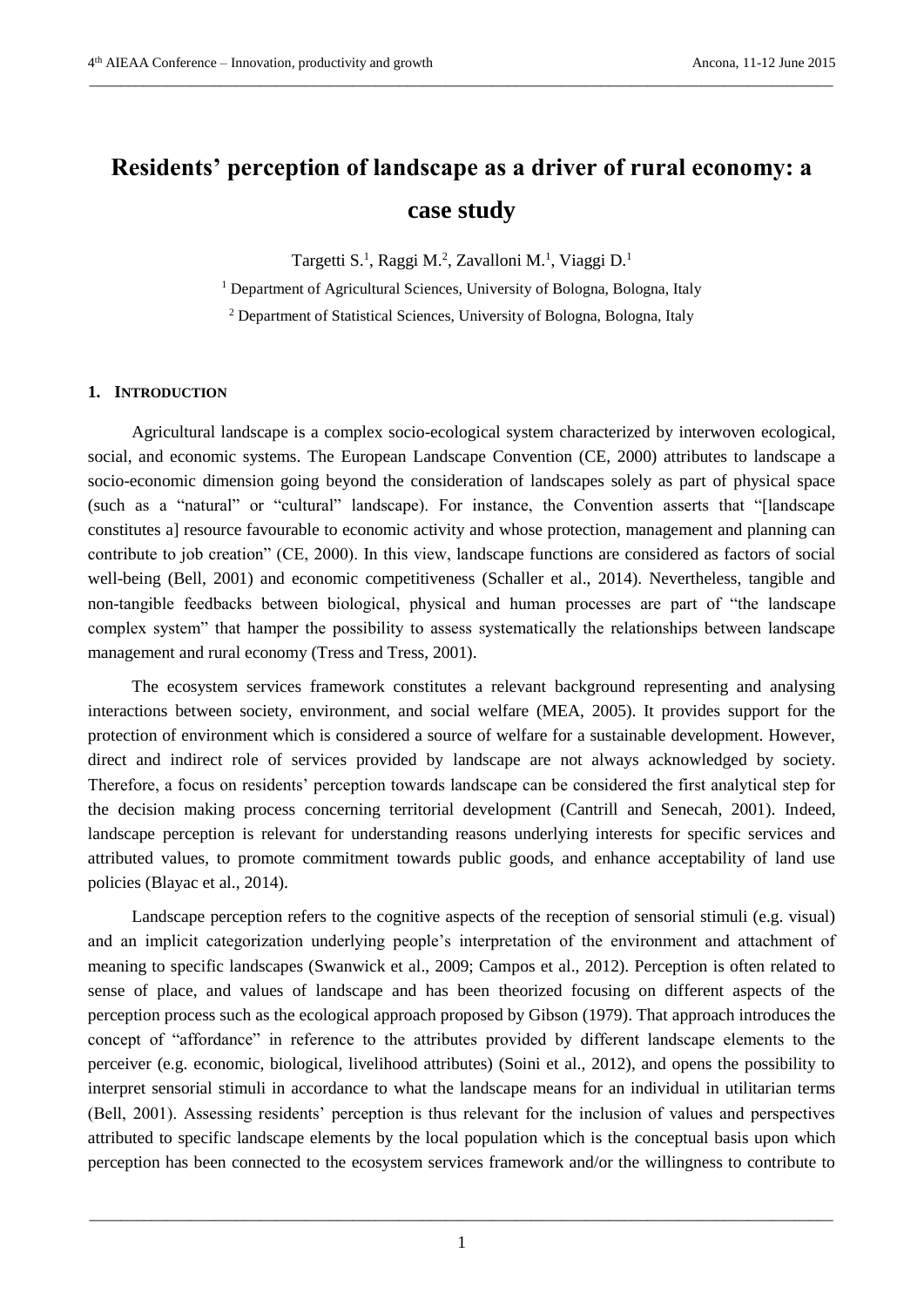landscape management (e.g. Campos et al., 2012; Muhamad et al., 2014), and the design of policies (Cantrill and Senecah, 2001).

*\_\_\_\_\_\_\_\_\_\_\_\_\_\_\_\_\_\_\_\_\_\_\_\_\_\_\_\_\_\_\_\_\_\_\_\_\_\_\_\_\_\_\_\_\_\_\_\_\_\_\_\_\_\_\_\_\_\_\_\_\_\_\_\_\_\_\_\_\_\_\_\_\_\_\_\_\_\_\_\_\_\_\_\_\_\_\_\_\_\_\_\_\_\_\_\_*

Depending on individual interpretations and recognition of values, residents' perception towards landscape elements is typically heterogeneous (Bell, 2001; Soini et al., 2012). Differences are often explained and interpreted with socio-economic attributes such as age (e.g. Coeterier, 1996; Zube et al., 1983), education (e.g. Kent, 1993), environmental orientation (e.g. Kaltenborn and Bjerke, 2002), occupation (Rogge et al., 2007), place of residence (e.g. Brody et al., 2004), years of residency (e.g. Ryan et al., 1998), and correlated with different inclination to land-use changes, development, conservation, advocacy, protection, etc. (Soini et al., 2012). Very often, the target of residents' perception studies concerns the connection between perception and cultural services and landscape aesthetics or the perceived linkages between landscape elements and ecosystem services (e.g. Campos et al., 2012; Rogge et al., 2007). Yet, a direct assessment focusing the perceived advantages related to specific landscape elements has –to date- not been proposed. Even though attempts to quantify the impact of landscape on local economies do exist (e.g. Dissart and Vollet, 2011; Courtney et al., 2006; Villanueva et al., 2015), the assessment of the residents' perceived advantages arising from landscape elements can be a complementary approach shedding light on the impact of environmental assets on local development and competitiveness. Indeed, the perception of residents draws on local knowledge and non-tangible effects that are perceived by residents but that are very complex to consider in more standard economic analyses.

The objective of this work is the assessment of advantages arising from typical landscape elements in a rural case study area (CSA) as perceived by local residents and a first attempt to identify if different groups characterized by similar perceptions exist and the variables able to explain and characterize the different perceptions of advantages attached to the groups.

Our analysis builds on a residents' survey aiming at understanding how and to what extent local residents recognize the advantages provided by different landscape elements to local economic actors (agriculture, tourism, and local population). The survey focuses the perceived advantages attached to explicit landscape elements (including fauna and other natural resources and assets) and attitudes towards the recreational use of the landscape. Statistical analysis including multivariate techniques are employed for the data analysis. In particular classification techniques such hierarchical cluster analysis and fuzzy clustering are employed for the identification and characterization of different groups of respondents.

The paper is organised as follows: Section 2 provides a theoretical framework highlighting the connections between landscape, socio-economic benefits, and supply and demand of services; section 3 describes the methodological approach and the data collection; section 4 presents the results, and finally, discussion and conclusions are presented in the section 5.

# **2. THEORETICAL FRAMEWORK**

To which extent landscape and its management represents an asset of local development in terms of welfare, population growth and employment creation, and a driver of regional economy is a relevant issue tackled by a growing body of literature building upon different methodological backgrounds (e.g. Courtney et al., 2006 and 2013; Vandermeulen et al., 2011; Dissart & Vollet, 2011; van Zanten et al., 2014; Schaller et al., 2014).

For instance, Dissart and Vollet (2011) discussed the concept of landscape as a basic activity in the framework of the economic base theory. The core of the discourse was based on three main issues: 1)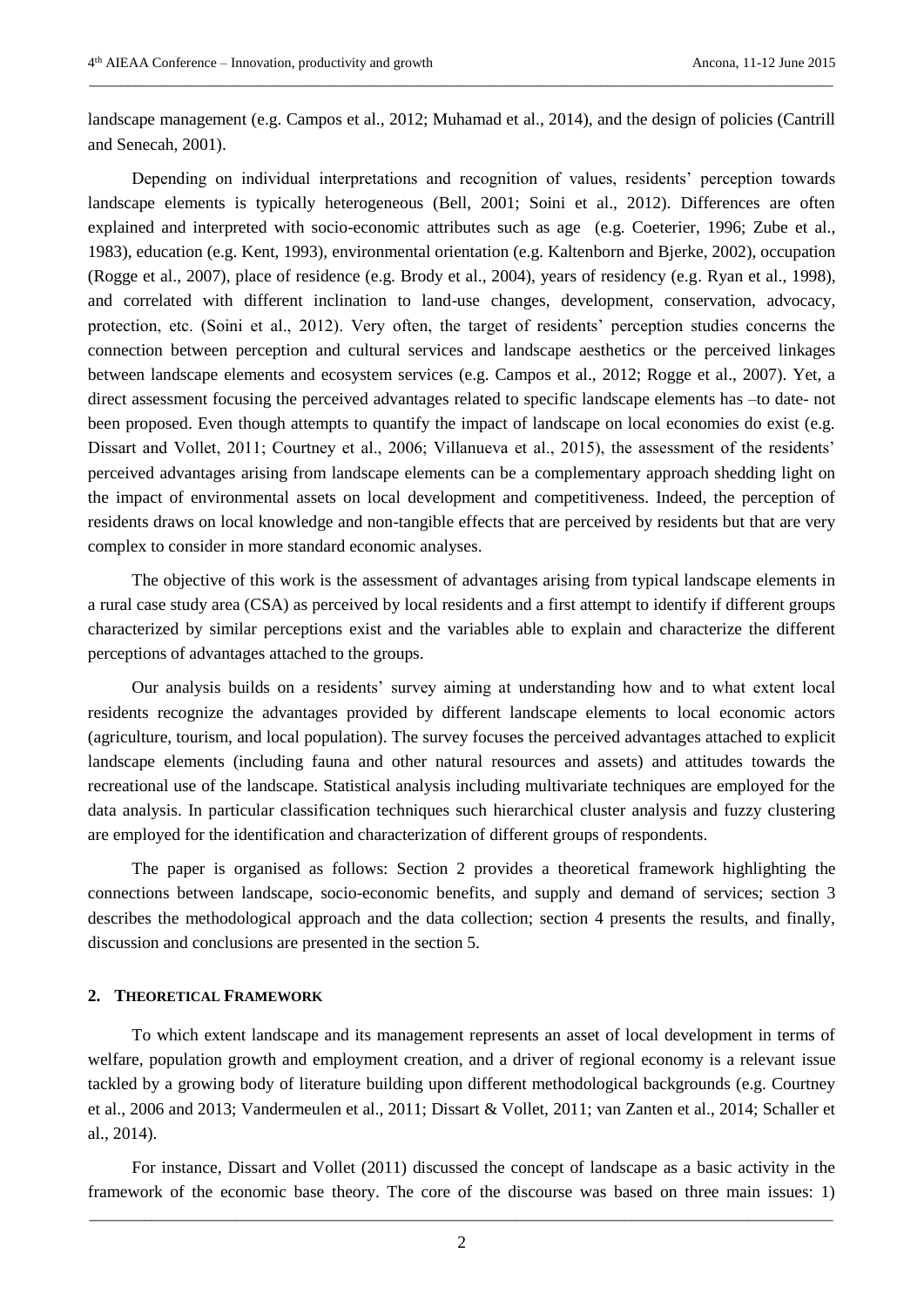landscape may attract external income (e.g. tourism, second-home dwelling, etc.); 2) landscape features limit economic leakages offering internal goods and solutions that would have been spent elsewhere (import substitution effect); and 3) landscape may promote design and creation of new ideas and products that maybe exported or addressed for internal (latent) demand (innovation potential of landscape).

*\_\_\_\_\_\_\_\_\_\_\_\_\_\_\_\_\_\_\_\_\_\_\_\_\_\_\_\_\_\_\_\_\_\_\_\_\_\_\_\_\_\_\_\_\_\_\_\_\_\_\_\_\_\_\_\_\_\_\_\_\_\_\_\_\_\_\_\_\_\_\_\_\_\_\_\_\_\_\_\_\_\_\_\_\_\_\_\_\_\_\_\_\_\_\_\_*

Similar concepts are devised by Freeman (2003) discussing the environmental effects on social welfare: a) effects that generate utility as a factor input in the production of marketed goods; b) effects as an input to household utility commodities; and c) effects that produce directly utility being an argument in the utility function of an individual.

Also, Courtney et al. (2006) drew upon the results of a survey on perception of local business operators concerning environmental quality to define the role of natural heritage on local economies and rural development. The work was aimed at assessing the additional economic value of the environment and called for a greater recognition of environmental effects on local economies.

In addition, Vandermeulen et al. (2011) pointed out how standard evaluation of landscape-related investments may give a partial view of the problem if regional-level effects on competitiveness are not considered and warn against simplistic approaches that overlook indirect and feedback effects at landscapelevel.

The above-mentioned studies points to the relevant role of feedback effects between environment and local economy that may reveal along long cause-effect chains. However, these cause-effect chains between the supply of goods and services from landscape and the development and competitiveness of rural regions still remain mostly unclear and difficult to understand. Moreover, direct and "marketable" effects related to private-type services are more evident and easy to assess and set-aside the relevance and impacts of publictype services on regional economies (Schaller et al., 2014; Targetti et al., 2014).

Nonetheless, the complex interactions between landscape, environment, and socio-economic features have been outlined in several socio-ecological frameworks (e.g. Dale and Beleyer, 2001; Eakin et al., 2011; van Zanten et al., 2014; Morrison, 2014).

Van Zanten et al. (2014) analysed the causal connections between landscape management, local economy and mechanisms influencing and driving the agricultural landscape system. The authors complemented the widely adopted ecosystem services cascade (Haines-Young and Potschin, 2010), with elements specific to the analysis and evaluation of landscape. The distinction between service-demand and service-supply as the determinants of benefits and regional competitiveness outlined the pivotal role of the complex feedback between demand and supply of services as a driver of regional socio-economic benefits and addressed the potential impacts of a variety of economic actors on landscape management. At the same time, Scholte et al., (2015) showed how demand of services is mediated by the intertwined effect of use, perception, and information (awareness) of landscape services (Figure 1). In this framework, rural actors drive both the demand of services and –through land management- the supply of services. At the same time, ecosystem services have an impact on socio-economic benefits and local society. In addition, Blayac et al. (2014) stated the fundamental role of perception analyses as the first analytical step towards landscape management and decision-making, and how a more comprehensive view on less tangible effects of landscape investments may derive by analysing the perception of residents. In the context of rural areas, the design of the Common Agricultural Policy could take advantage of further insights on societal perception towards landscape to promote a balanced provision of private and public goods from rural areas (Howley et al., 2012).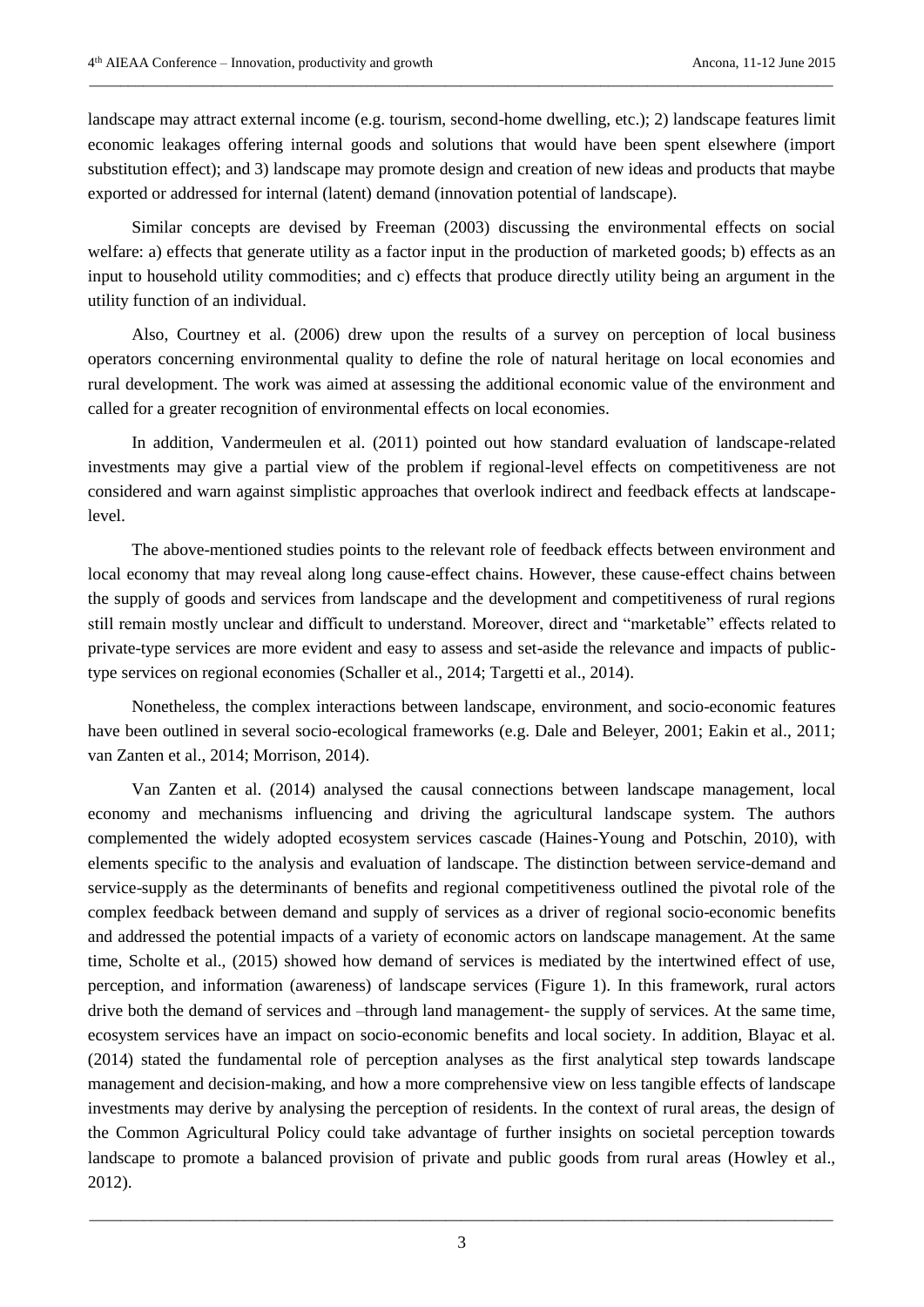Figure 1: Theoretical framework connecting landscape, regional economy and factors influencing the demand of landscape services (adapted from van Zanten et al., 2014 and Scholte et al., 2015).

*\_\_\_\_\_\_\_\_\_\_\_\_\_\_\_\_\_\_\_\_\_\_\_\_\_\_\_\_\_\_\_\_\_\_\_\_\_\_\_\_\_\_\_\_\_\_\_\_\_\_\_\_\_\_\_\_\_\_\_\_\_\_\_\_\_\_\_\_\_\_\_\_\_\_\_\_\_\_\_\_\_\_\_\_\_\_\_\_\_\_\_\_\_\_\_\_*



# **3. MATERIAL AND METHODS**

## *3.1. Case study area description*

The CSA is located in the lowlands on the southern side of the River Po Delta (Ferrara Province, Emilia Romagna Region, NE Italy; Figure 2). The area is characterised by an intensive agricultural production in the hinterland, an urbanised coastal area, and the presence of natural wetlands and cultural heritage features. The area is an UNESCO site (Ferrara, City of the Renaissance, and its Po Delta). The natural wetlands are mostly included in the Po Delta Natural Park (covering around 30% of the CSA), which is characterised by distinctive flora and fauna and water elements (e.g. canals, wetlands, etc.). A peculiarity of the CSA is the huge historical impact of human activities in shaping the territory: The CSA occupies former natural wetlands that were reclaimed in different stages during the 19th and 20th centuries for the improvement of agricultural production. The area is predominantly rural (EC, 2012). More than 50% of the CSA is devoted to agriculture, mainly cereals (rice 49%), industrial crops (17%) and vegetables (17%). Orchards and intensive livestock breeding are also noteworthy. Agriculture has traditionally played a significant role in the local economy and is currently facing a process of farm concentration, as the number of farms is decreasing and the UAA is mostly constant. Comacchio (22,000 inhabitants) is the largest urban centre of the CSA. In the last decades, tourism development and the demand of second homes on the sea has prompted the urbanization of the coastal strip and a slight population increase, whereas depopulation is affecting the hinterland (population increase: +2% on average in the CSA in 2002-2010, ISTAT data).

**Figure 2:** Map of the case study area highlighting the position of the surveyed municipalities in the Emilia Romagna Region (NUTS 2).

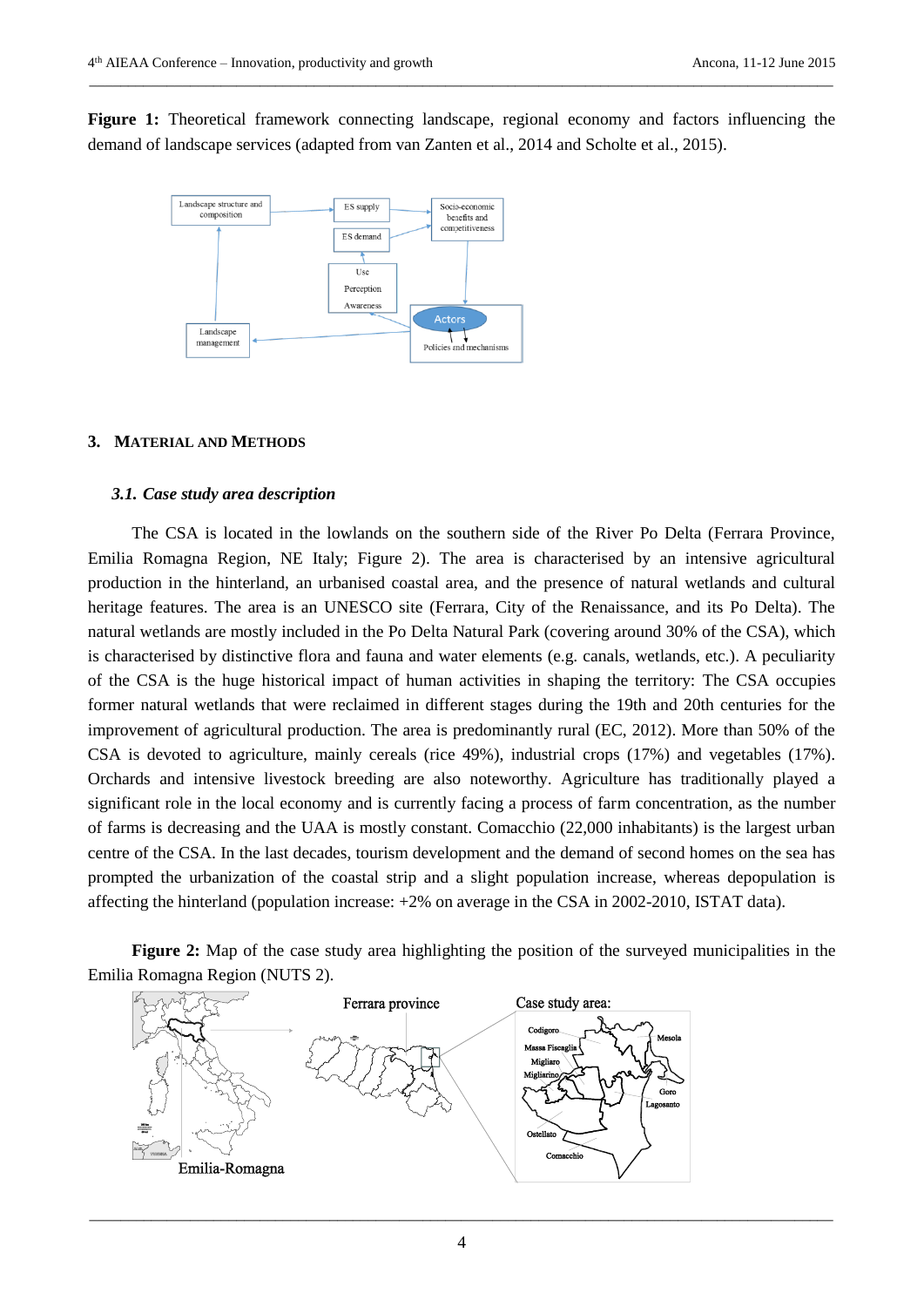#### *3.2. Survey method*

Data were collected through an ad hoc surveys carried out in the CSA in 2013. The survey consisted of a phone-questionnaire targeting local residents between 18 and 70 years old. An overall 295 questionnaires were filled-in. The ten municipalities of the CSA were aggregated in three zones considering different geographical locations: Comacchio (Comacchio municipality), rural hinterland (Lagosanto, Jolanda di Savoia, Ostellato, Migliarino, Migliaro, Massa Fiscaglia), and Po Delta (Codigoro, Goro, Mesola). The three zones were employed as the first stratification level of the survey. The other two variables used to stratify the population were gender and age class.

*\_\_\_\_\_\_\_\_\_\_\_\_\_\_\_\_\_\_\_\_\_\_\_\_\_\_\_\_\_\_\_\_\_\_\_\_\_\_\_\_\_\_\_\_\_\_\_\_\_\_\_\_\_\_\_\_\_\_\_\_\_\_\_\_\_\_\_\_\_\_\_\_\_\_\_\_\_\_\_\_\_\_\_\_\_\_\_\_\_\_\_\_\_\_\_\_*

The questionnaire was based on information about the case study character and features collected during an ad-hoc meeting with a local stakeholder board. The stakeholders pointed to the scarce acknowledgement by residents of the typical aspects of the territory such as the reclaimed lands and the different types of land management. An overview of the main typical aspects of the landscape was also devised during the meeting and the general orientation of the local population towards the territory.

The questionnaire includes different sections aimed at the collection of general socio-economic information (job, gender, age, etc.), the perception of advantages attached to different typical landscape elements and the relevance of landscape-related activities (recreational activities) for the respondents. The questionnaire starts with generic questions about gender and age of the respondent. Then, the interviewed is asked to indicate up to three typical elements of the landscape (open question format). The respondent is then asked to express his opinion about the advantages for agriculture, tourism and local population from 5 different landscape categories which were beforehand devised following the indications of the stakeholder group (water channels and ponds, waterfowls, woods wetlands and non-agricultural areas, paddy fields and related fauna, and protected areas). For each category, the respondent is asked to state if the category represents an advantage, a disadvantage, or neither of the two.

Subsequently, the questionnaire includes a self-assessment about a list of free-time activities related to landscape (walking, birdwatching, cycling, fishing and hunting, meals in agritourist structures, entrance to the Natural Park Centres). That section aims to assess whether the respondent spend or not part of his/her free time in the activities and the frequency.

Finally, the questionnaire concludes with more specific questions about place of living, education level, occupation, family type, years of residency, and income level.

## *3.3. Statistical analysis*

The statistical analysis consisted of three phases: the first aimed at the identification of the most common typical elements and the identification of broad categories of landscape elements; the second phase aimed at the identification of groups of respondents defined by similar perception towards the advantages from the landscape elements; and the third phase aimed at identifying the connection between perception of advantages and recreational habits related to landscape elements.

Typical elements of the landscape as expressed by the respondents were recorded and analysed to get to a categorical classification. The classification was based on a textual analysis aimed at the identification of the most common words included in the database and at the identification of the main landscape categories perceived by the respondents. this analysis allowed to identify 8 main landscape categories (wetlands, agriculture, natural, sea-side, River Po, urban, plain-related elements, cultural heritage) in addition to the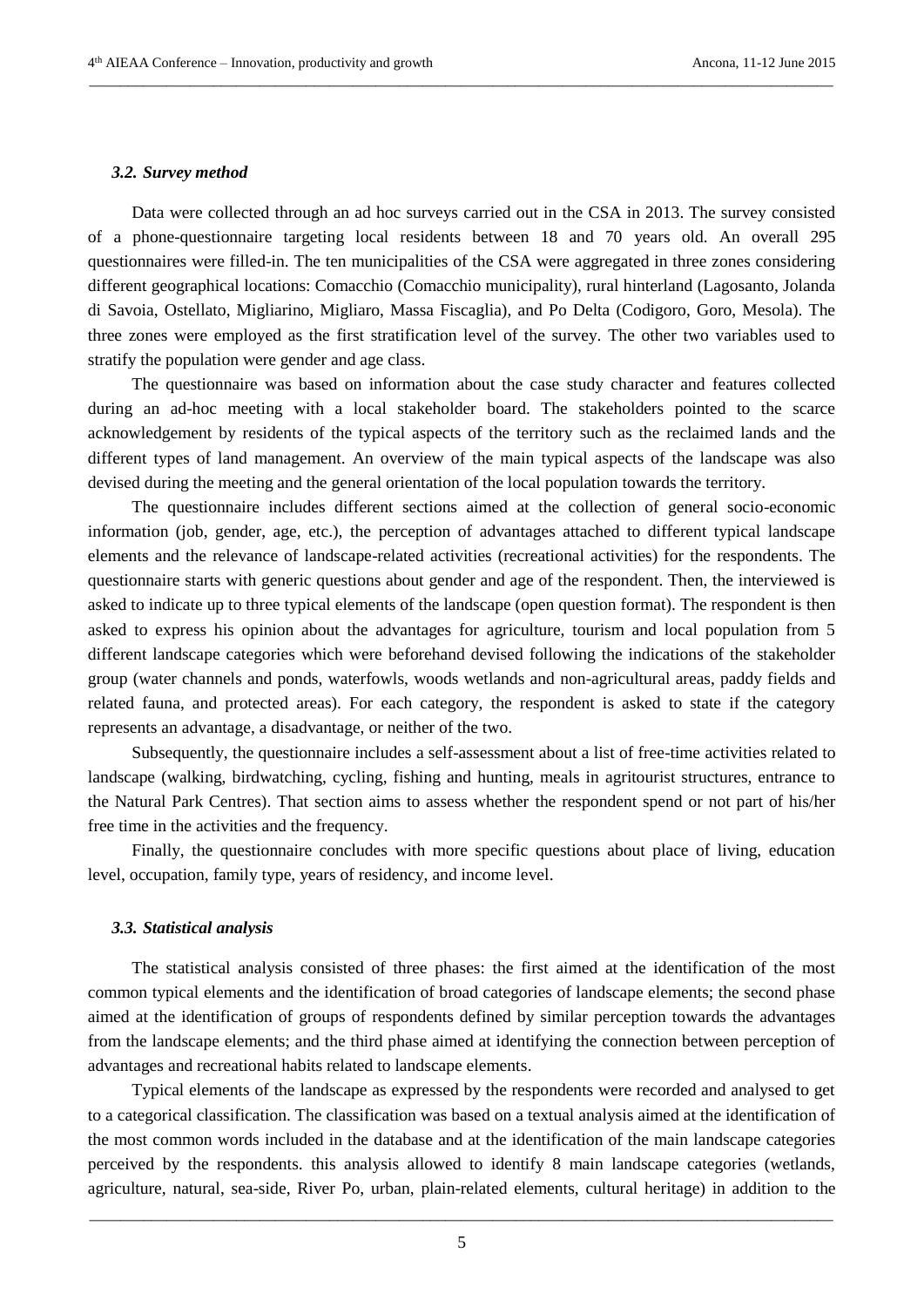category "absence of typical elements" and a further category of all the elements that were mentioned one time maximum and that could be not included in the above categories. A t- test was performed to identify statistical significance between zone of residence and the main typical element of the landscape mentioned by the respondents (i.e. the first out of three element mentioned in the questionnaire).

*\_\_\_\_\_\_\_\_\_\_\_\_\_\_\_\_\_\_\_\_\_\_\_\_\_\_\_\_\_\_\_\_\_\_\_\_\_\_\_\_\_\_\_\_\_\_\_\_\_\_\_\_\_\_\_\_\_\_\_\_\_\_\_\_\_\_\_\_\_\_\_\_\_\_\_\_\_\_\_\_\_\_\_\_\_\_\_\_\_\_\_\_\_\_\_\_*

A factor analysis (principal component analysis, PCA) was performed on the perceived advantages attached to the five landscape categories by the respondents. The PCA is generally used to identify a smaller number of variables accounting for the larger part of the variance of the sample. In our case, the analysis aimed at the characterization of each respondent following his components' loadings which indicate the position of each case the PCA axes. Indeed, the coefficients can be considered a vector outlining the position of each case in a hyperspace defined by its perceived advantages. Advantages of that approach attains to the reduction of "noise" as the vectors of PCA loadings identify the position of each case in the hyperspace composed by the axes.

A hierarchical cluster analysis was then performed on the factor loadings (Euclidean distance, Ward agglomeration algorithm). The cluster analysis allowed to identify groups of respondents characterized by similar attitudes towards the perceived advantages (i.e. groups with similar factor loadings on the PCA axes). The clusters were subsequently identified by means of an inertia analysis which assesses the relative loss of inertia at different levels of the cluster classification. Where cluster inertia is the within-cluster sum-ofsquares, and the relative loss is calculated as inertia (clusters  $n+1$ ) inertia(cluster n). The inertia analysis suggests the optimal level of the classification in which the creation of a further group (i.e. clusters  $n+1$ ) provides a lower loss of inertia in respect to the higher level (i.e. clusters n).

The groups of respondents identified by means of the above procedure were then analysed employing the socio-economic variables collected with the questionnaire. The analysis was aimed to identify significant differences between the clusters explaining the background of respondents with different perceptions towards the landscape, and to compare the results of the survey with the existing literature on residents' landscape perception.

Finally, a fuzzy clustering technique was applied on the frequency of recreational activities related to the landscape performed by the respondents. Fuzzy clustering is a multivariate statistical technique that defines the degree of membership of observations to a set of pre-defined clusters: the output is a new matrix in which a percentage of membership is attributed to each case (Kaufman & Rousseeuw 1990). Two levels of frequency were used as input for the fuzzy analysis: weekly or monthly frequency of the recreational activity vs. no free-time devoted to the recreational activity (frequency = never). The objective of that analysis was to identify groups with similar recreational habits and then assess the percentage of similarity between these groups and the clusters characterized by similar perceived advantages.

All statistical analyses were performed with the R statistical software (R Development Core Team, 2006).

# **4. RESULTS**

As expected, the landscape element categories related to wetlands and agriculture were the most common elements that characterize the perception of typical landscape in the case study area (Table 1). Nonetheless, water-related elements (i.e. wetlands, sea-side and River Po) seem to dominate the perception of typical landscape accounting to almost 50% of mentions (44.7%), whereas cultural heritage is usually not included as a first-choice typical element of landscape. That result confirms the opinion expressed by the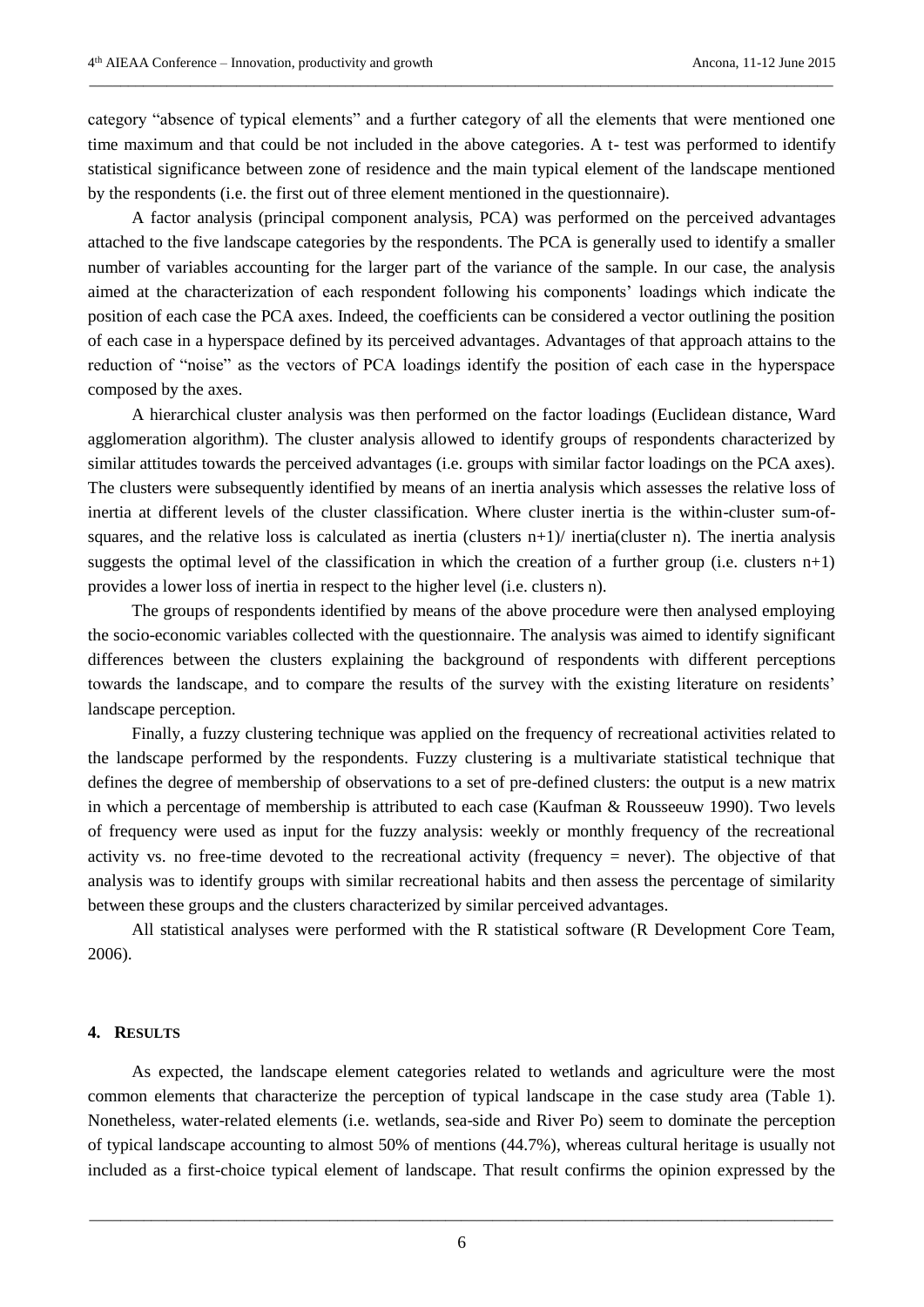local stakeholder laboratory concerning the attitude of the local population towards the landscape and supports the elaboration of the questionnaire based on the information provided by the stakeholders.

*\_\_\_\_\_\_\_\_\_\_\_\_\_\_\_\_\_\_\_\_\_\_\_\_\_\_\_\_\_\_\_\_\_\_\_\_\_\_\_\_\_\_\_\_\_\_\_\_\_\_\_\_\_\_\_\_\_\_\_\_\_\_\_\_\_\_\_\_\_\_\_\_\_\_\_\_\_\_\_\_\_\_\_\_\_\_\_\_\_\_\_\_\_\_\_\_*

Moreover, it seems clear that each respondent is more aware and tends to acknowledge as "typical" in his first choice the elements that characterize his place of living: sea, wetlands and urban areas are more commonly mentioned in the Comacchio area (and less agricultural, River Po, and plain-related elements); the River Po is more commonly mentioned in the Po Delta area (and less wetlands and urban elements); whereas agricultural landscape is more commonly mentioned in the rural hinterland (where sea elements are more rarely mentioned).

**Table 1.** Most common landscape element categories expressed in each resident first choice. Frequency and statistical significance in the three zones of the case study.  $* = p$  value < 0.05;  $** = p$  value < 0.01; \*\*\* = p value  $< 0.001$ ; ns = not significant.

| Landscape element      | Global frequency | Comacchio                 | Po Delta                 | Rural hinterland        |
|------------------------|------------------|---------------------------|--------------------------|-------------------------|
| category               | (% )             | Frequency $%$ (p; t.test) | Frequency % (p; t.test)  | Frequency % (p; t.test) |
| Wetland elements       | 22.0             | 35.6*** (8.611953e-05;    | $11.6**$ (0.006727186; - | $21.2$ ns               |
|                        |                  | $+3.93$                   | 2.71)                    |                         |
| Agriculture-related    | 18.0             | $8.7***$ (2.425823e-03; - | $14.3$ ns                | 27.7** (0.002685505;    |
| elements               |                  | 3.03)                     |                          | $+3.00$                 |
| Natural elements       | 15.6             | $15.4$ ns                 | $18.1$ ns                | $12.9$ ns               |
| Sea-side elements      | 15.6             | $26.0***$ (7.142703e-04;  | $8.6$ ns                 | $9.5*(0.044189510:-$    |
|                        |                  | $+3.38$                   |                          | 2.01)                   |
| River Po               | 7.1              | $0.0***(1.437105e-04; -$  | 15.1** (0.002463434;     | $9.4$ ns                |
|                        |                  | (2.43)                    | $+3.03$                  |                         |
| Urban elements         | 5.4              | $9.61**$ (4.200313e-02;   | $0.0**$ (0.006765492; -  | $7.0$ ns                |
|                        |                  | $+2.03$                   | 2.71)                    |                         |
| Plain-related elements | 3.7              | $0.0**$ (1.509690e-02; -  | $3.8$ ns                 | $8.2$ ns                |
|                        |                  | (2.43)                    |                          |                         |
| Cultural heritage      | 3.4              | 1.0 <sub>ns</sub>         | $5.7$ ns                 | $3.5$ ns                |
| elements               |                  |                           |                          |                         |
| Other                  | 3.1              | 1.9 <sub>ns</sub>         | $3.8$ ns                 | $3.5$ ns                |
| No typical elements    | 2.4              | 1.0 <sub>ns</sub>         | 1.0 <sub>ns</sub>        | $4.7$ ns                |

In general, all the landscape elements included in the questionnaire were predominantly perceived as advantages by the residents (Table 2): paddy fields only were not considered an advantage by the majority of the respondents. Protected areas and water channels, in particular, were considered the most advantageous elements. Average results evidence that water channels and ponds are perceived as the most advantageous elements for the agricultural sector (92.9%), whereas the presence of protected areas are the most important for both the tourism sector and local population (91.9 and 81.7% respectively). On the contrary, natural/non cultivated areas are considered the most disadvantageous elements for agriculture (18.0%), and rice paddy fields with its related fauna are the most disadvantageous for tourism and local population in the residents' view (31.0 and 39.7% respectively).

**Table 2.** Residents' perception of advantages/disadvantages from the landscape elements. Overall results and specific results for agriculture, tourism sectors and residents. Highest values row-wise are in bold, lowest values in italic

|         |           | Water<br>channels<br>and ponds | Waterfowls | Woods.<br>hedges,<br>wetlands and<br>non-<br>agricultural<br>areas | Paddy-<br>fields<br>and<br>related<br>fauna | Protected<br>areas |
|---------|-----------|--------------------------------|------------|--------------------------------------------------------------------|---------------------------------------------|--------------------|
| Overall | Advantage | 80.5%                          | 71.6%      | 68.8%                                                              | 48.9%                                       | 80.9%              |
|         |           |                                |            |                                                                    |                                             |                    |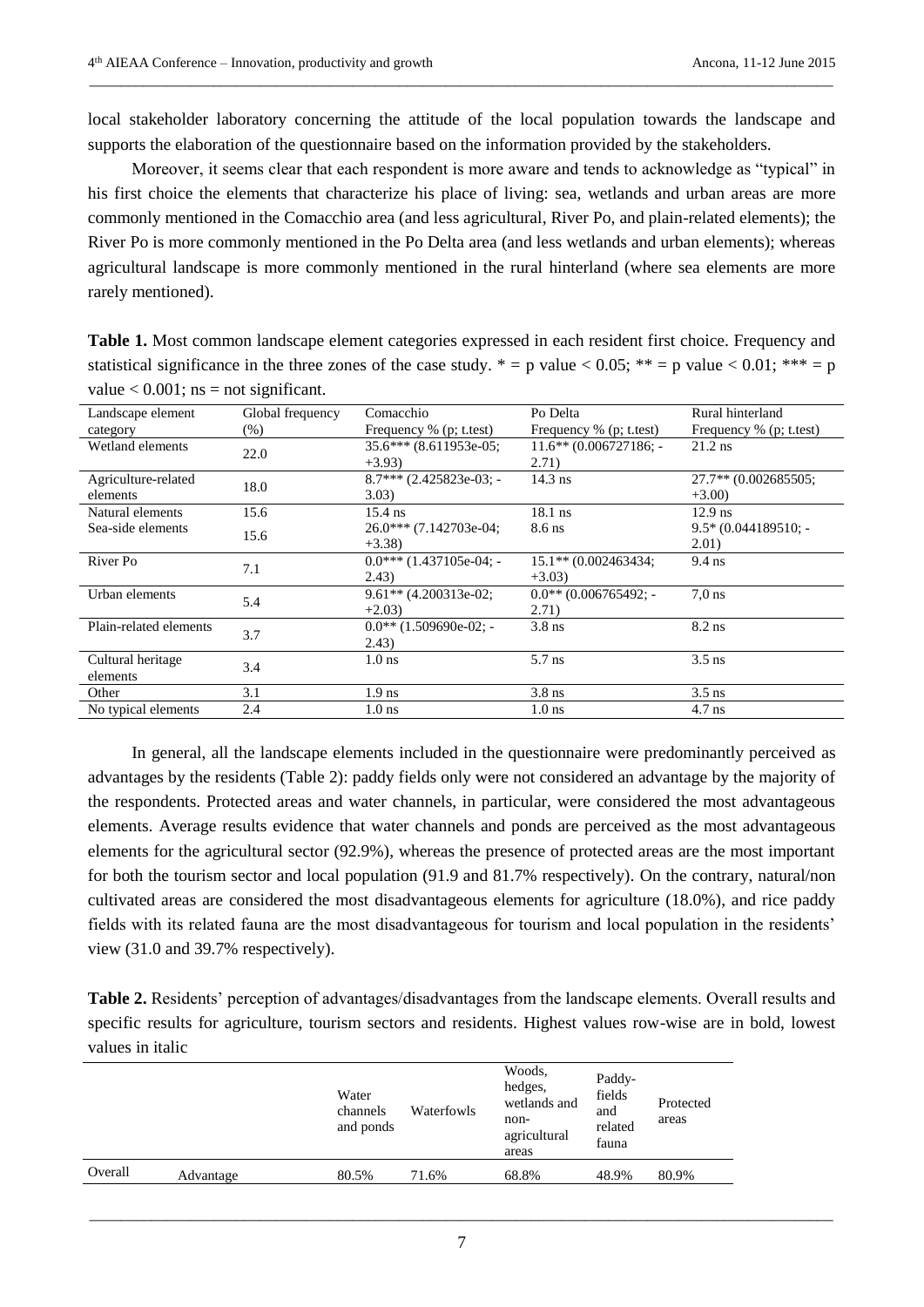|             | Disadvantage         | 8.7%  | 8.7%  | 15.7% | 28.8% | 5.2%  |
|-------------|----------------------|-------|-------|-------|-------|-------|
|             | Indifferent          | 7.1%  | 10.7% | 9.8%  | 13.6% | 6.3%  |
|             | Don't know/no answer | 3.7%  | 8.9%  | 5.6%  | 8.7%  | 7.6%  |
|             |                      |       |       |       |       |       |
|             | Advantage            | 92.9% | 50.5% | 58.6% | 64.4% | 69.2% |
| Agriculture | Disadvantage         | 2.7%  | 16.9% | 18.0% | 15.6% | 8.1%  |
|             | Indifferent          | 3.1%  | 16.3% | 13.6% | 10.5% | 10.2% |
|             | Don't know/no answer | 1.4%  | 16.3% | 9.8%  | 9.5%  | 12.5% |
|             | Advantage            | 76.3% | 88.1% | 78.0% | 43.7% | 91.9% |
| Tourism     | Disadvantage         | 9.5%  | 3.1%  | 12.5% | 30.8% | 2.0%  |
|             | Indifferent          | 6.8%  | 4.1%  | 5.8%  | 15.6% | 2.4%  |
|             | Don't know/no answer | 7.5%  | 4.7%  | 3.7%  | 9.8%  | 3.7%  |
|             |                      |       |       |       |       |       |
|             | Advantage            | 72.2% | 76.3% | 69.8% | 38.6% | 81.7% |
| Residents   | Disadvantage         | 13.9% | 6.1%  | 16.6% | 40.0% | 5.4%  |
|             | Indifferent          | 11.5% | 11.9% | 10.2% | 14.6% | 6.4%  |
|             | Don't know/no answer | 2.4%  | 5.8%  | 3.4%  | 6.8%  | 6.4%  |

The hierarchical cluster analysis (Euclidean distance, Ward agglomeration method) performed on the factor analysis (PCA) scores (loadings considered on 23 axes) evidences three groups (cluster segmentation by inertia analysis): cluster 1 (n= 119; 40%), cluster 2 (n = 110; 37%), and cluster 3 (n = 66; 22%) (Figure 3)

**Figure 3:** perceived advantages from landscape elements: Factor map of cases on the first 2 axes and dendrogram of cluster analysis.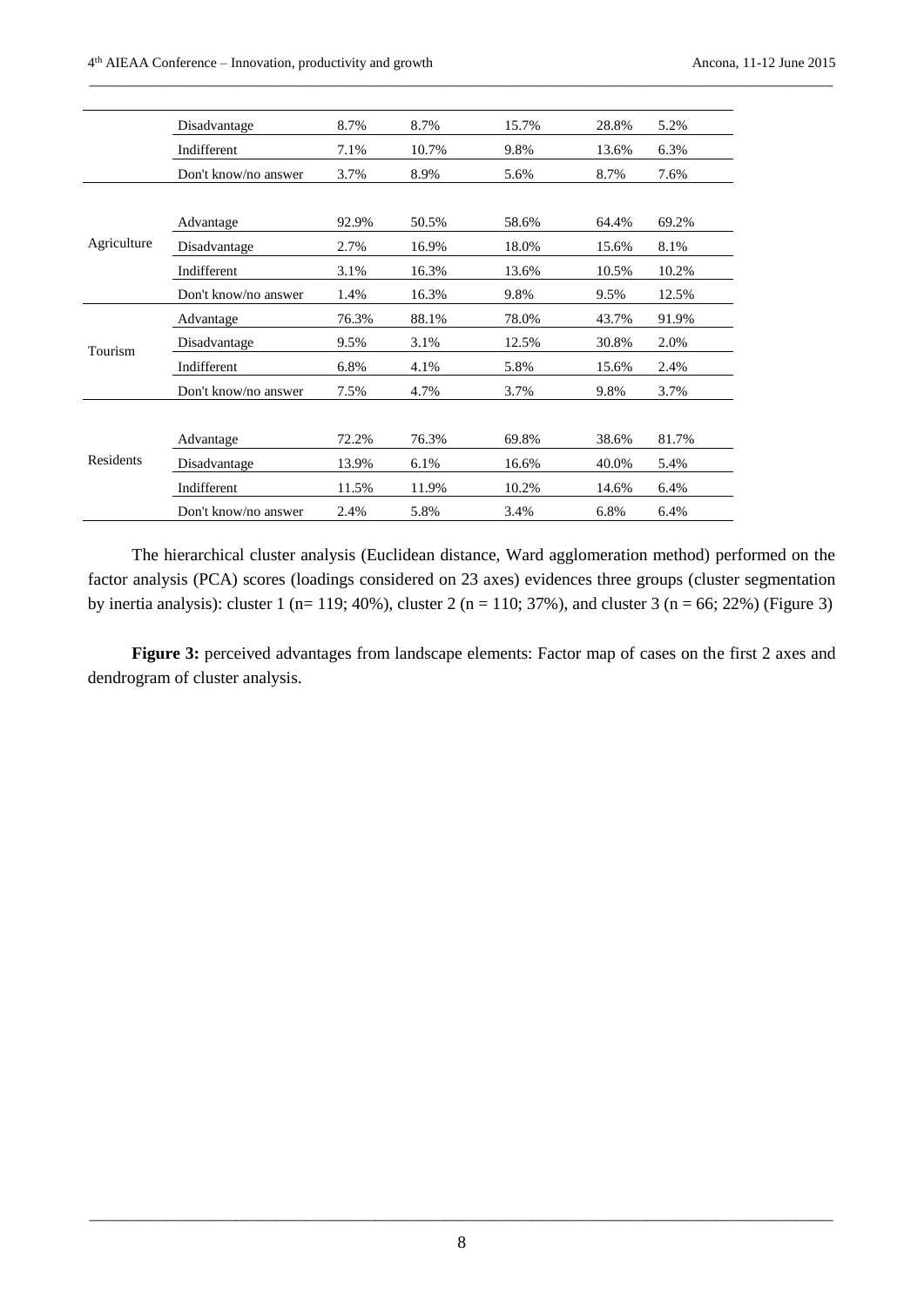

Cases generally perceiving advantages from all the landscape elements are included in cluster 1 (around 2/5 of sample; Table 3). Cases included in the cluster 2 (around 2/5 of sample) express general advantages from the landscape elements (and in particular from natural/non cultivated areas) except from paddy fields and related fauna (only 23% perceives advantages from paddy fields in this cluster). Cases in the cluster 3 (around 1/5 of sample) are generally less inclined to perceive advantages from the landscape elements (in particular from paddy fields and natural/non cultivated areas). Perceived advantages from paddy

*\_\_\_\_\_\_\_\_\_\_\_\_\_\_\_\_\_\_\_\_\_\_\_\_\_\_\_\_\_\_\_\_\_\_\_\_\_\_\_\_\_\_\_\_\_\_\_\_\_\_\_\_\_\_\_\_\_\_\_\_\_\_\_\_\_\_\_\_\_\_\_\_\_\_\_\_\_\_\_\_\_\_\_\_\_\_\_\_\_\_\_\_\_\_\_\_* 9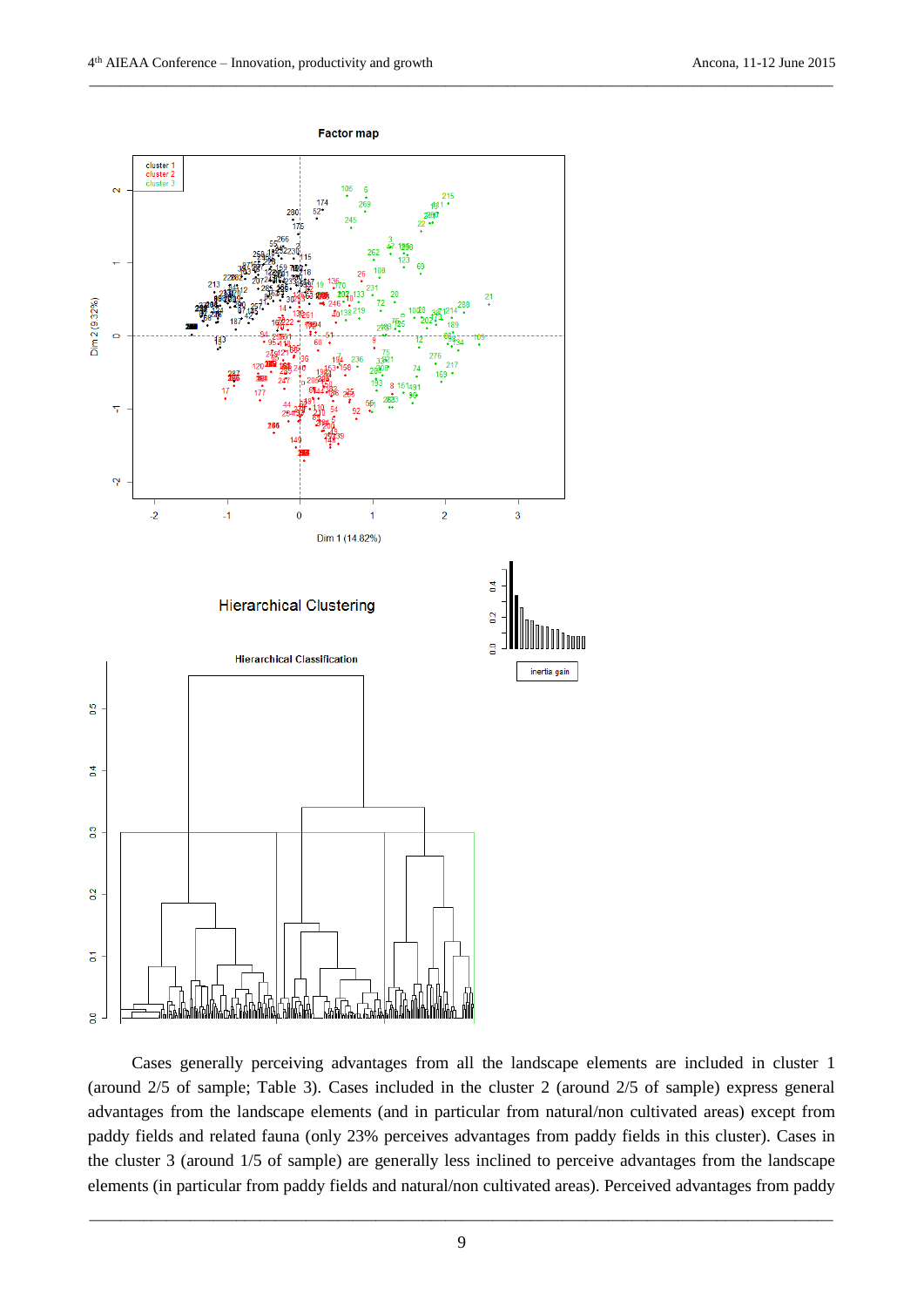fields area not very different in the clusters 2 and 3. On the contrary, opinions about natural/non cultivated areas were widely diverging in the clusters 2 and 3.

*\_\_\_\_\_\_\_\_\_\_\_\_\_\_\_\_\_\_\_\_\_\_\_\_\_\_\_\_\_\_\_\_\_\_\_\_\_\_\_\_\_\_\_\_\_\_\_\_\_\_\_\_\_\_\_\_\_\_\_\_\_\_\_\_\_\_\_\_\_\_\_\_\_\_\_\_\_\_\_\_\_\_\_\_\_\_\_\_\_\_\_\_\_\_\_\_*

|  | Table 3. Perceived advantages in the three resident clusters: average results. |  |  |  |
|--|--------------------------------------------------------------------------------|--|--|--|
|  |                                                                                |  |  |  |

|           | Water<br>channels<br>and ponds | Waterfowls | Woods.<br>hedges,<br>wetlands and<br>non-<br>agricultural<br>areas | Paddy-<br>fields and<br>related<br>fauna | Protected<br>areas |
|-----------|--------------------------------|------------|--------------------------------------------------------------------|------------------------------------------|--------------------|
| Cluster 1 | 84.9%                          | 81,8%      | 77,0%                                                              | 90,8%                                    | 85,2%              |
| Cluster 2 | 83,3%                          | 77,9%      | 91,8%                                                              | 23,0%                                    | 84,5%              |
| Cluster 3 | 71,7%                          | 42,9%      | 18,7%                                                              | 16,7%                                    | 67,2%              |

In Table 4 is reported landscape categories expressed by the residents which are significantly diverging between the 3 clusters of respondents. Agricultural elements are more commonly mentioned in the cluster 3 and less in the cluster 1, whereas the elements related to the River Po are less common in the cluster 2 (Table 5).

**Table 4.** significant differences in the landscape element categories as perceived by the residents in the three clusters.

| Landscape                           | Global<br>frequency<br>(% ) | Cluster 1                                        | Cluster <sub>2</sub>                            | Cluster <sub>3</sub>                           |  |
|-------------------------------------|-----------------------------|--------------------------------------------------|-------------------------------------------------|------------------------------------------------|--|
| element<br>category                 |                             | Frequency<br>% (p;<br>t.test)                    | Frequency<br>% (p;<br>t.test)                   | Frequency<br>% (p;<br>t.test)                  |  |
| Agriculture-<br>related<br>elements | 18.0                        | $11.76*$<br>$(p=0.031;$<br>$t.test = -$<br>2.16) | $18.2$ ns                                       | $28.8*$ (p =<br>$0.019$ ;<br>t.test<br>$+2.34$ |  |
| River Po                            | 7.1                         | $9.2$ ns                                         | $2.7*$ (p =<br>$0.034$ ;<br>$t.test -$<br>2.11) | ns                                             |  |

Main socioeconomic features (chi-squared test) of the respondent clusters are reported in the following Table 5. While males are mainly included in the clusters 1 and 2, females are more balanced distributed across the three clusters. Young people is more present in the cluster 1, middle-aged persons are more present in the cluster 2. Again, the cluster 3 do not show particular distribution concerning age, even though a slightly biased distribution towards old people can be noticed. Respondents included in the cluster 1 seem more linked to high incomes, whereas in the cluster 2 middle/low incomes are more present. In relation to income level, no specific tendency is evident in the cluster 3. Concerning the perception of advantages, no significant differences between the clusters result in relation to the three zones of residence (Comacchio, Po Delta, rural hinterland) and the place of living (urban centre, close to water, agricultural area).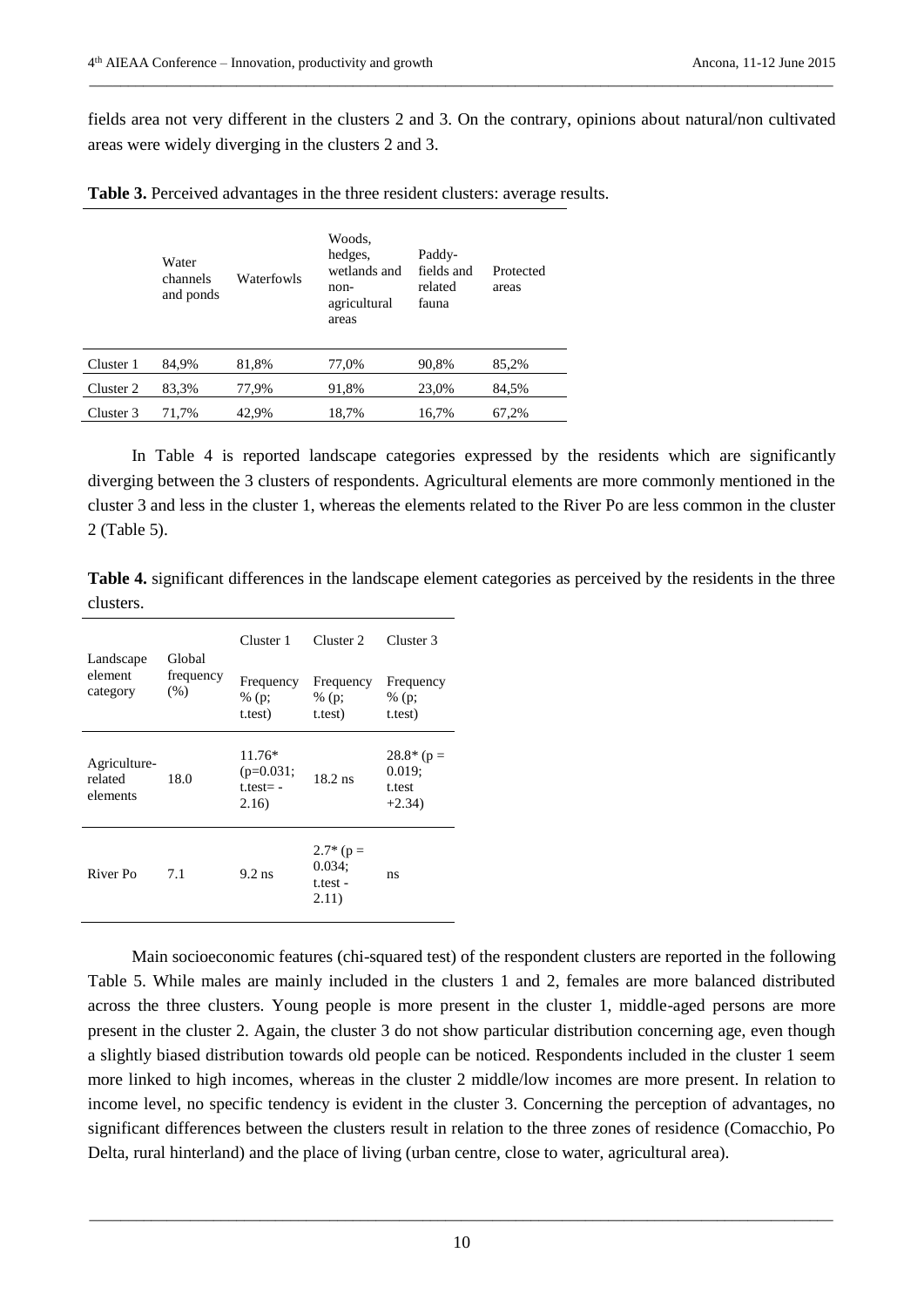|                                         | Cluster 1 | Cluster 2 | Cluster 3 |        | Chi square test                                                  |
|-----------------------------------------|-----------|-----------|-----------|--------|------------------------------------------------------------------|
| n                                       | 119       | 110       | 66        |        |                                                                  |
| $\frac{0}{0}$                           | 40.3%     | 37.3%     | 22.4%     |        |                                                                  |
| Gender                                  |           |           |           | $**$   | X-squared = $12.201\overline{3}$ , df = 2, p-value =<br>0.002241 |
| $\mathbf{F}$                            | 31.8%     | 39.1%     | 29.1%     |        |                                                                  |
| M                                       | 49.3%     | 35.4%     | 15.3%     |        |                                                                  |
| Age                                     |           |           |           | $\ast$ | X-squared = $9.9211$ . df = 4. p-value = 0.04178                 |
| class1 (18-34)                          | 45.3%     | 25.0%     | 29.7%     |        |                                                                  |
| class2 (35-54)                          | 14.5%     | 55.5%     | 30.0%     |        |                                                                  |
| class3 (55-70)                          | 28.8%     | 33.3%     | 37.9%     |        |                                                                  |
| <b>Income</b>                           |           |           |           | $\ast$ | X-squared = 21.8023. df = 10. p-value =<br>0.01614               |
| < 14000                                 | 32.7%     | 45.5%     | 21.8%     |        |                                                                  |
| €14000 - €28000                         | 41.2%     | 47.1%     | 11.8%     |        |                                                                  |
| €28000 - €42000                         | 27.8%     | 52.8%     | 19.4%     |        |                                                                  |
| $>\epsilon$ 42000                       | 57.1%     | 21.4%     | 21.4%     |        |                                                                  |
| <b>Place of living</b>                  |           |           |           | ns     | X-squared = $5.1714$ . df = 4. p-value = 0.2702                  |
| urban centre                            | 40.3%     | 39.8%     | 19.9%     |        |                                                                  |
| close to water areas                    | 43.6%     | 25.5%     | 30.9%     |        |                                                                  |
| agricultural (not close to water areas) | 36.7%     | 40.8%     | 22.4%     |        |                                                                  |
| Zone                                    |           |           |           | ns     | X-squared = 5.1897. df = 4. p-value = $0.2684$                   |
| Comacchio                               | 33.7%     | 44.2%     | 22.1%     |        |                                                                  |
| Po Delta                                | 46.5%     | 29.1%     | 24.4%     |        |                                                                  |
| Rural hinterland                        | 41.9%     | 37.1%     | 21.0%     |        |                                                                  |

Analysis of the answers related to free-time activities reveals how the fuzzy groups 1 and 3 are clearly related to residents stating to employ their free time in leisure activities related to landscape and residents not interested in landscape recreational activities respectively (Table 6). The fuzzy group 2 is more specifically linked with cases reporting purchase of meals in agritourist structures but not visiting Delta Park Centres.

**Table 6.** profile of the fuzzy groups concerning a list free-time activities. Statistical significance (frequencies = weekly or monthly vs. never).

|                  |                      | Free-time activities    |                             |                           |                                            |                                      |                                   |  |
|------------------|----------------------|-------------------------|-----------------------------|---------------------------|--------------------------------------------|--------------------------------------|-----------------------------------|--|
|                  |                      | walking                 | birdwatching                | cycling                   | fishing                                    | meals in<br>agritourist<br>structure | visiting the Delta<br>Park Centre |  |
| fuzzy<br>group 1 | weekly or<br>monthly | $p=6.277902e-06$<br>*** | $p = 6.203453e$<br>$06***$  | $p = 0.0009912122$<br>*** | $p = 0.03431034$ $p = 2.683193e$<br>$\ast$ | $05***$                              | $p = 1.495858e-84$<br>***         |  |
|                  | never                |                         |                             |                           |                                            |                                      |                                   |  |
| fuzzy<br>group 2 | weekly or<br>monthly |                         |                             |                           |                                            | $p = 2.274161e$<br>$23***$           |                                   |  |
|                  | never                | ns                      | ns                          | ns                        | ns                                         |                                      | $p = 1.672390e-23$<br>***         |  |
| fuzzy            | weekly or<br>monthly |                         |                             |                           |                                            |                                      |                                   |  |
| group 3          | never                | $p=1.417618e-06$<br>*** | $p = 7.518879e-$<br>$05***$ | $p = 0.0001360667$<br>*** | $p = 0.01640256$<br>∗                      | $p = 1.015116e$<br>$46***$           | $p = 2.556591e-26$<br>***         |  |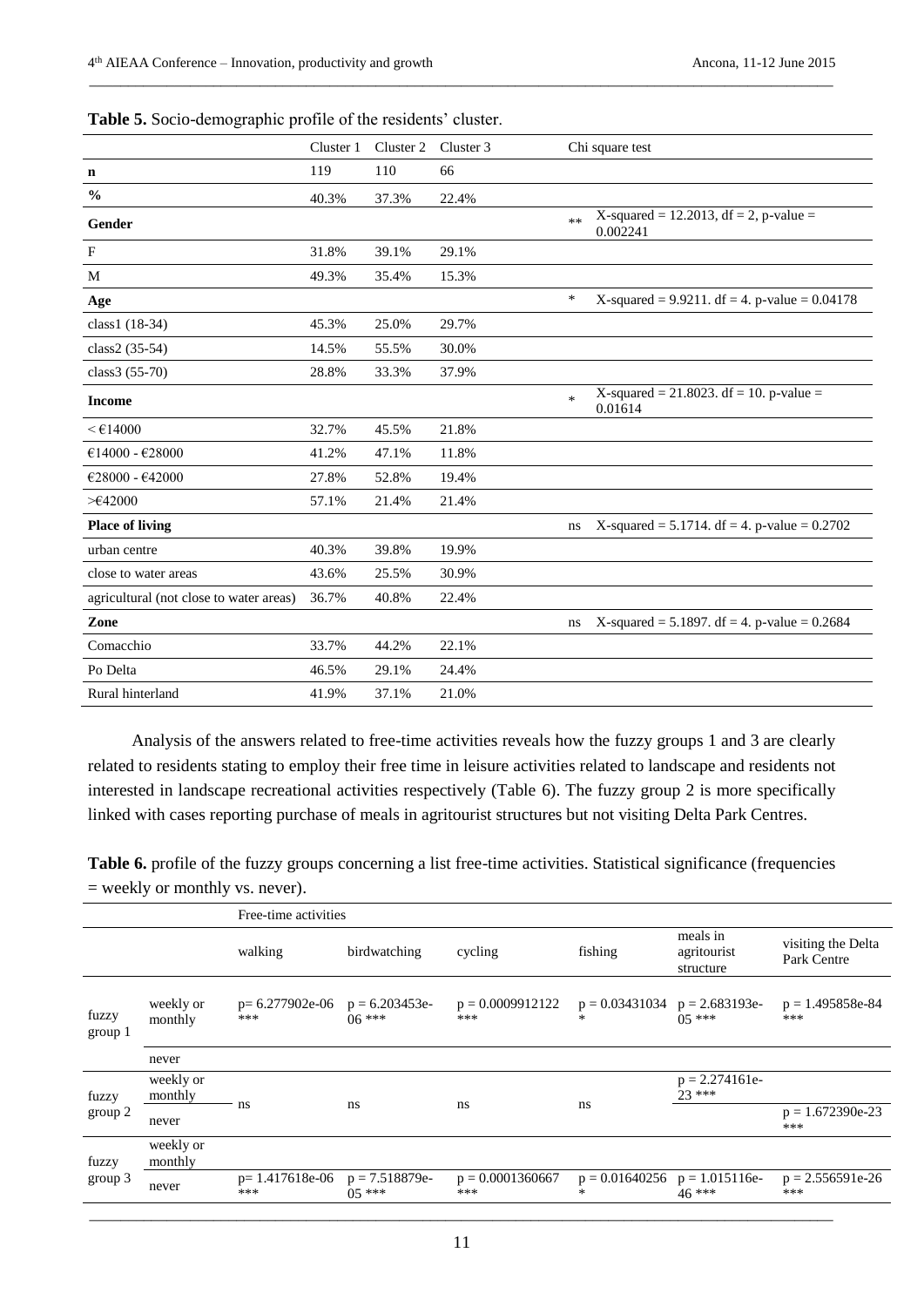In general, cases in the clusters 1 and show a similar free time behaviour which denotes the tendency to spend their free-time in landscape related activities. Indeed, a higher overlapping can be noticed between the fuzzy group 1 and the clusters 1 and 2 (Figure 4). On the contrary, cases belonging to the cluster 3 are mainly overlapping with the 3rd fuzzy group denoting a scarce interest towards activities in the landscape. Moreover, cluster 2 shows the lowest belonging percentage to the fuzzy group 2 denoting a higher inclination to visiting the Delta Park Centres and lower interest for meals in agritourist structures.

*\_\_\_\_\_\_\_\_\_\_\_\_\_\_\_\_\_\_\_\_\_\_\_\_\_\_\_\_\_\_\_\_\_\_\_\_\_\_\_\_\_\_\_\_\_\_\_\_\_\_\_\_\_\_\_\_\_\_\_\_\_\_\_\_\_\_\_\_\_\_\_\_\_\_\_\_\_\_\_\_\_\_\_\_\_\_\_\_\_\_\_\_\_\_\_\_*

**Figure 4:** Average overlapping of the respondents' clusters (grouping cases with similar perception of advantages from landscape elements) with the fuzzy groups (indicating groups of respondents with similar attitude towards landscape related activities).



# **5. DISCUSSION AND CONCLUSIONS**

Similarly to a consistent body of literature (e.g. Brody et al., 2004), our results support the evidence that the perception of typical landscape elements is influenced by the place of living. For instance in our CSA, dwellers of the coastal zone are more inclined to consider the sea as a typical element, whereas people living in the Po Delta area are more inclined to include the River Po as a typical element.

Cases belonging to the cluster 3 denote a lower inclination to perceive advantages from landscape elements and in particular from categories including still water. That may be in part explained by the higher relevance of agricultural elements that results for the respondents of cluster 3. Indeed, the contrast between reclaimed lands considered as productive and "positive", and wetlands and marshes considered as areas with a "negative" meaning was also outlined by the stakeholders during the experts' laboratory. Nevertheless, our results evidence that the contrast exists only for a minor part of the population. In fact, the major part of the sample (i.e. clusters 1 an2 ) expressed a positive view concerning the advantages for society from the landscape elements.

On the other hand, the perception of advantages is not matching with the place of living and seems to be linked with other socio-economic attributes. In particular, free time behaviour and the "use" of landscape seem to be an important element influencing the perception of advantages: The recreational attitudes of the fuzzy group 1 overlap with the clusters 1 and 2 which are also more inclined to acknowledge the advantages, whereas cases characterized by a lower appreciation of advantages from landscape and in particular from still water-related elements (cluster 3) are less inclined to spend their free-time in landscape-related activities.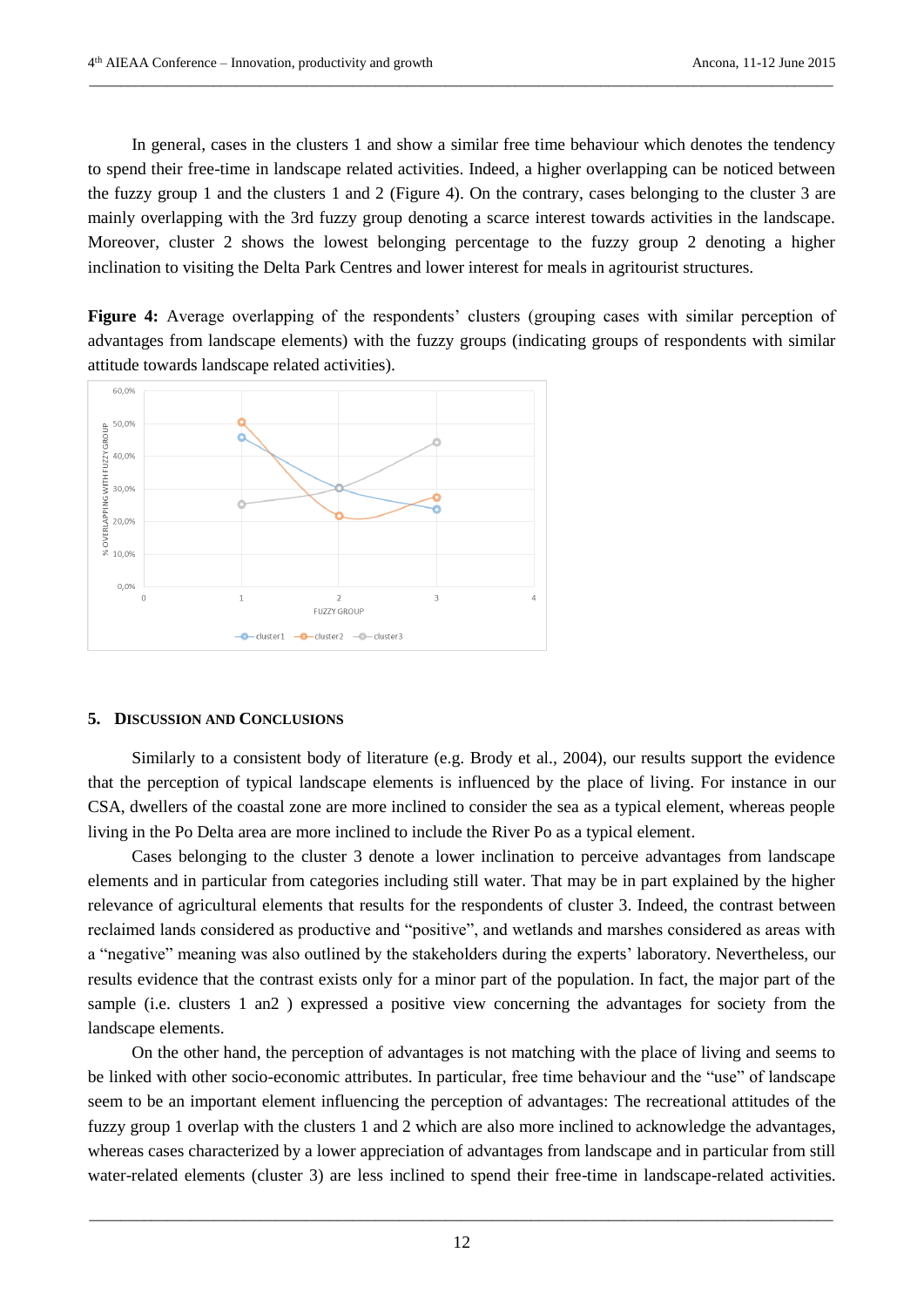Nonetheless, and even though the protected areas are commonly considered an advantage, individuals appreciating in particular the natural/non cultivated elements (cluster 2) have a higher inclination to appreciate and spend free-time in visiting the Natural Park Centre (low overlapping between cluster 2 and the fuzzy group 2).

*\_\_\_\_\_\_\_\_\_\_\_\_\_\_\_\_\_\_\_\_\_\_\_\_\_\_\_\_\_\_\_\_\_\_\_\_\_\_\_\_\_\_\_\_\_\_\_\_\_\_\_\_\_\_\_\_\_\_\_\_\_\_\_\_\_\_\_\_\_\_\_\_\_\_\_\_\_\_\_\_\_\_\_\_\_\_\_\_\_\_\_\_\_\_\_\_*

The connection between the perception of advantages and the tendency to recreational "use" of the landscape may hinder the evaluation of advantages from landscape based on the opinions of the population. The perception of advantages is seemingly biased by the tendency to use the landscape for recreational purposes and may not account of other advantages for other economic sectors like the agriculture. That issue deserves further analysis targeting the perception of advantages and the variables affecting it.

Even though the results attains to a specific case study characterized by specific attributes, the evaluation of advantages from typical landscape elements has shown interesting features. Perception of the population is heterogeneous, and the role played by cultural and social background in determining perception seem confirmed. Also, a link between preferences and behaviour, and perception seem to exist. That could to support the idea to include perception as one relevant driving factor of demand of ecosystem services from landscape.

# **ACKNOWLEDGMENTS**

*This research was funded by the EU's 7th FP for Research, Technological Development and Demonstration under grant agreement n° 289578 (CLAIM project, www.claimproject.eu). This work does not necessarily reflect the view of the EU and in no way anticipates the Commission's future policy. We would like to thank the panel of stakeholders and experts for their contribution to the study.*

## **REFERENCES**

Bell, S., 2001. Landscape pattern, perception and visualisation in the visual management of forests. *Landsc. Urban Plan.* 54, 201–211.

Blayac, T., Mathé, S., Rey-Valette, H., Fontaine, P., 2014. Perceptions of the services provided by pond fish farming in Lorraine (France). *Ecol. Econ.* 108, 115–123. doi:10.1016/j.ecolecon.2014.10.007

Brody, S.D., Highfield, W., Alston, L., 2004. Does Location Matter?: Measuring Environmental Perceptions of Creeks in Two San Antonio Watersheds. *Environ. Behav.* 36, 229–250. doi:10.1177/0013916503256900

Campos, M., Velázquez, A., Verdinelli, G.B., McCall, M.K., Juncà, M.B., 2012. Rural people knowledge and perception of landscape: A case study from the Mexican Pacific coast. *Soc. Nat. Resour.* 25, 759–774.

Cantrill, J.G., Senecah, S.L., 2001. Using the " sense of self-in-place " construct in the context of environmental policy-making and landscape planning. *Env. Science & Policy* 4, 185–203.

CE, Council of Europe (2000). European Landscape Convention. Florence, 20 October 2000.

Coeterier, J.F. (1996). Dominant attributes in the perception and evaluation of the Dutch landscape. *Landsc. Urban Plan.* 34, 27-44.

Courtney, P., Hill, G., Roberts, D., 2006. The role of natural heritage in rural development: An analysis of economic linkages in Scotland. *J. Rural Stud.* 22, 469–484. doi:10.1016/j.jrurstud.2006.02.003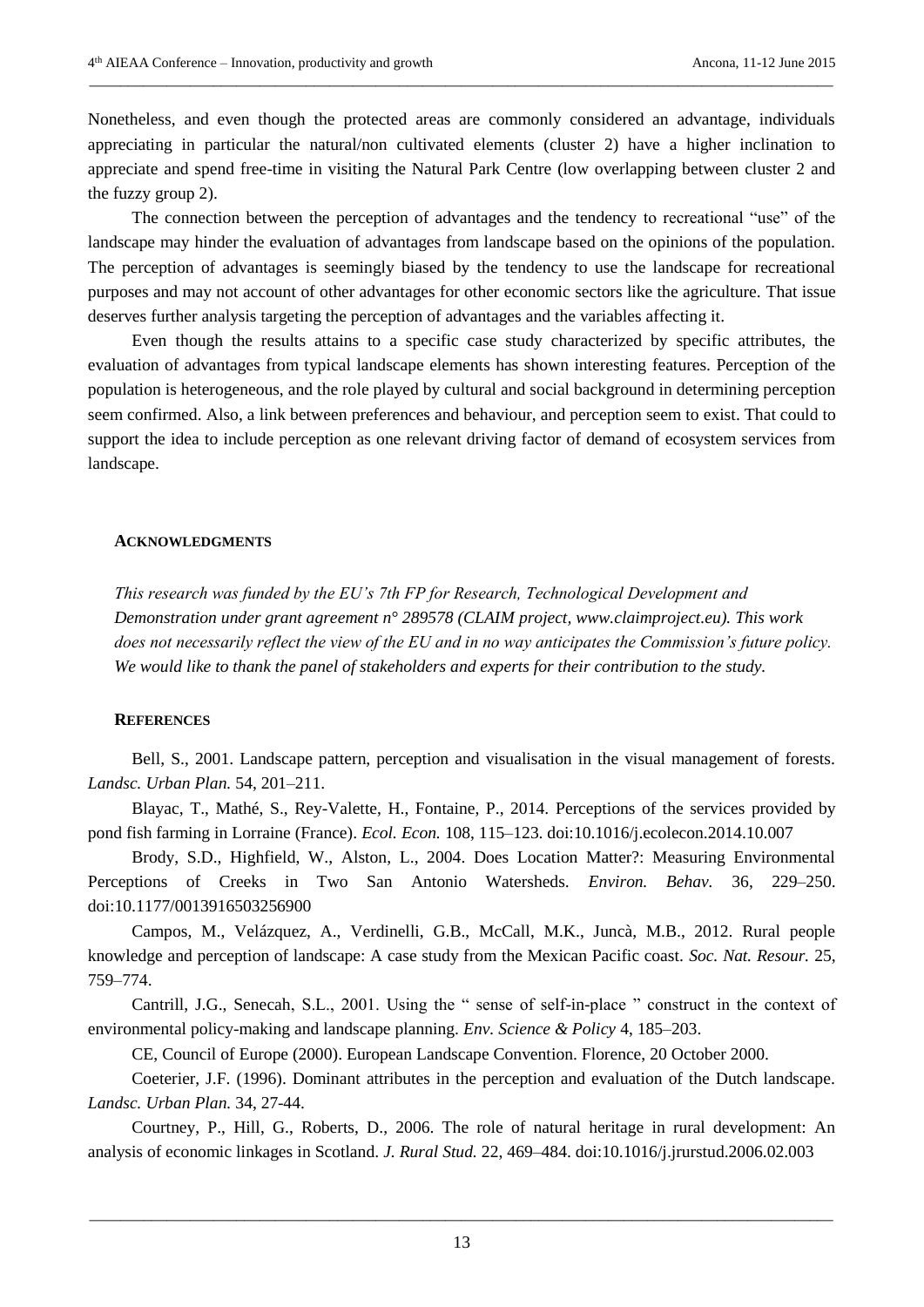Courtney, P., Mills, J., Gaskell, P., Chaplin, S., 2013. Investigating the incidental benefits of Environmental Stewardship schemes in England. *Land Use Policy* 31, 26–37. doi:10.1016/j.landusepol.2012.01.013

*\_\_\_\_\_\_\_\_\_\_\_\_\_\_\_\_\_\_\_\_\_\_\_\_\_\_\_\_\_\_\_\_\_\_\_\_\_\_\_\_\_\_\_\_\_\_\_\_\_\_\_\_\_\_\_\_\_\_\_\_\_\_\_\_\_\_\_\_\_\_\_\_\_\_\_\_\_\_\_\_\_\_\_\_\_\_\_\_\_\_\_\_\_\_\_\_*

Dale, V. H., Beyeler, S. C. (2001). Challenges in the development and use of ecological indicators. *Ecological Indicators,* 1, 3–10.

Dissart, J.-C., Vollet, D., 2011. Landscapes and territory-specific economic bases. *Land Use Policy* 28, 563–573. doi:10.1016/j.landusepol.2010.11.004

Eakin, H., L. A. Bojórquez-Tapia, R. M. Diaz, E. Castellanos, Haggar J. (2011). "Adaptive capacity and social-environmental change: Theoretical and operational modeling of smallholder coffee systems response in Mesoamerican Pacific Rim." *Environmental Management,* 47 (3): 352–367.

EC, European Commission. (2012). Eurostat Regional Yearbook 2012. Luxembourg: Publications Office of the European Union.

Freeman, A.M. (2003). The Measurement of Environmental and Resources Values. Resources for the Future, Washington, DC.

Gibson, J.J. (1979). The ecological approach to visual perception. Houghton Mifflin, Boston, 332 p.p.

Haines-Young RH, Potschin MB (2010) The links between biodiversity, ecosystem services and human well-being. In: Raffaelli DG, Frid CLJ (eds) Ecosystem ecology: a new synthesis. Cambridge University Press, pp 110–139

Howley, P., Donoghue, C.O., Hynes, S., 2012. Exploring public preferences for traditional farming landscapes. *Landsc. Urban Plan.* 104, 66–74. doi:10.1016/j.landurbplan.2011.09.006

Kaltenborn, B. P., Bjerke, T. (2002). Association between environmental value orientations and landscape preferences. *Landscape and Urban Planning*, 59, 1–11.

Kaufman L, Rousseeuw PJ (1990). Finding groups in data: an introduction to cluster analysis, Wiley & sons, New York, USA

Kent, R.L., (1993). Attributes, features and reasons for enjoyment of scenic routes: a comparison of experts, residents, and citizens. *Landscape Res.* 18, 92-102.

MEA, Millennium Ecosystem Assessment (2005). Ecosystems and Human Well-Being: Current State and Trends. Island Press, Washington, DC.

Morrison, S. a. (2014). A framework for conservation in a human-dominated world. *Conservation Biology,* 00(0), 1–5. doi:10.1111/cobi.12432

Muhamad, D., Okubo, S., Harashina, K., Gunawan, B., Takeuchi, K., 2014. Living close to forests enhances people׳s perception of ecosystem services in a forest–agricultural landscape of West Java, Indonesia. *Ecosyst. Serv.* 8, 197–206. doi:10.1016/j.ecoser.2014.04.003

R Development Core Team (2006). R: a language and environment for statistical computing. R Foundation for Statistical Computing, Vienna, Austria

Rogge, E., Nevens, F., Gulinck, H., 2007. Perception of rural landscapes in Flanders: Looking beyond aesthetics. *Landsc. Urban Plan.* 82, 159–174. doi:10.1016/j.landurbplan.2007.02.006

Ryan, R.L. (1998). Local perceptions and values for a midwestern river corridor. *Landsc. Urban Plan.* 42, 225-237.

Schaller L., Kantelhardt J., Bossi FedrigottiV., Targetti S., Viaggi D., Arriaza M., Giray H., Majewski E., Malak-Rawlikowska A., Nikolov D., Paoli J.P., Piorr A. ,Ungaro F., Verburg P., van Zanten B., Zasada I. (2014) The contribution of landscapes to local development and regional competitiveness – an Analytical Network Process (ANP) in selected European study regions. Contributed Paper for the 88th Agricultural Economics Society (AES) Congress. Paris (F).